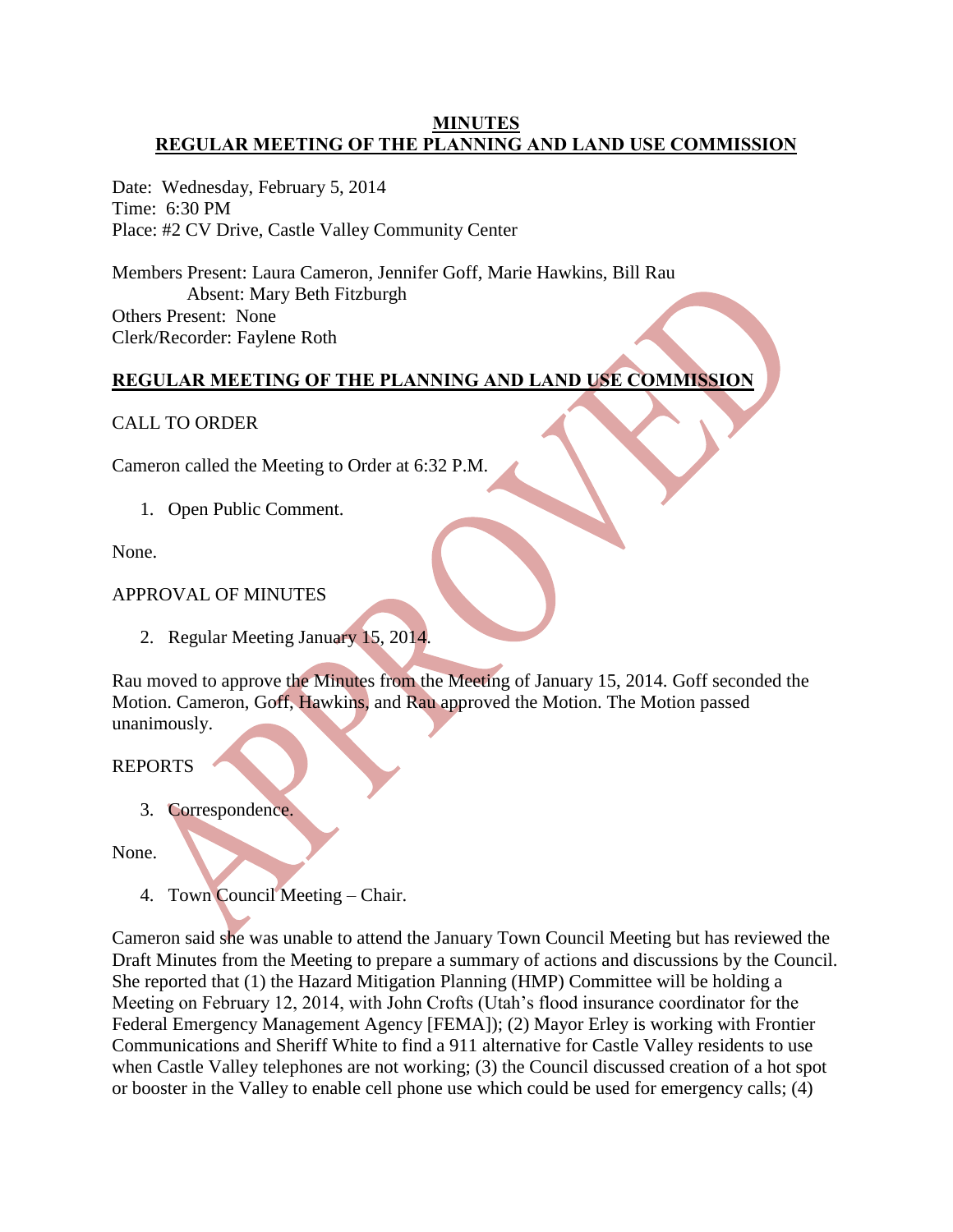SITLA easements have been received by the Town and are under professional review before Mayor Erley signs them; (5) the Town Council voted to send a letter to the U.S. Forest Service regarding its concern about the use of water troughs in the Castle Valley watershed. The Council suggested the use of native plants to prevent spreading of cheat grass; (6) Council Members made a few changes to the draft of the Public Lands Initiative letter to the Grand County Council. Council Members and PLUC Members were invited to sign it before it was sent; (7) Council Members approved placement of the Utah Count My Vote Initiative in the Town Office for local signatures; (8) the Town learned it cannot use Community Impact Board (CIB) grant money for the purchase of road equipment.

5. Permit Agent.

Roth reported that a Business License was issued to Living Traditions Farm, 180 Shafer. Since it is a permitted agricultural activity, no Conditional Use Permit was required. Roth also reported that she and Mayor Erley inspected the work vehicle that Dustin Grimm, Straight Edge Auto, will use in his mobile auto repair business. She also said that Grimm has provided proof of insurance coverage to the Town and has begun business activity in the Valley. She informed PLUC Members that Grimm has applied for a modification to his Conditional Use Permit to include welding and fabrication services as part of his mobile automotive repair business. His application will be reviewed at the March PLUC Meeting.

6. Procedural Matters.

Cameron reported that the Town Clerk will send copies of the Draft Minutes from the Town Council to interested PLUC Members. Anyone interested should inform the Town Clerk. Cameron also requested that PLUC Members inform her or the Committee when they are unable to attend a PLUC Meeting.

Roth informed new PLUC Members that they should transfer any Meeting documents that they want to keep to the back of their binders at the end of each Meeting.

# NEW BUSINESS

7. Discussion and possible action re: request from property owner of Lot 408 to move three cargo container units onto property for a period of approximately three years to be used for storage of personal property.

Roth presented history of the request from the property owner. Cameron visited the site and reported that the surrounding lots were mostly undeveloped or had small structures (a cabin, a hogan, the house in the rocks) which most likely are used only on an occasional basis by the owner or other visitors.

Roth relayed comments from Fitzburgh made by email about whether the Flood Insurance Ordinance under consideration by the PLUC might potentially prohibit container units of this type. PLUC Members concluded that Lot 408 was unlikely to be included in a high risk flood area so would not be affected by future decisions on the Flood Insurance Ordinance.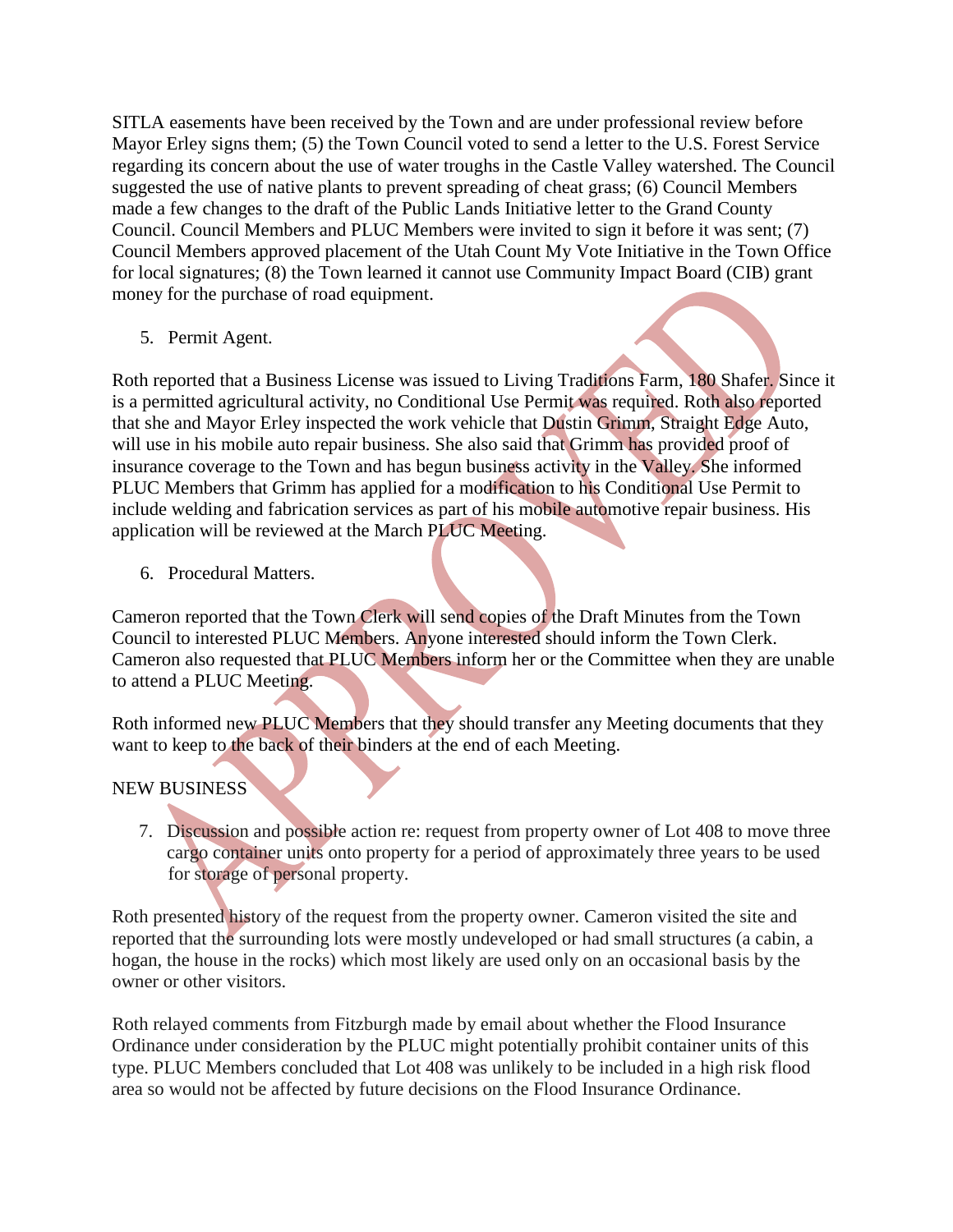PLUC Members generally agreed they would prefer the owner to build a garage for storage; but, since there is nothing in the Land-Use Ordinance or Grand County Building Code to prohibit use of container units, they concluded that no action was required. Roth will inform the property owner of their decision.

## UNFINISHED BUSINESS

 8. Discussion re: flood damage prevention sample ordinance from John Crofts, Utah FEMA National Flood Insurance Coordinator (tabled).

Rau moved to untable Item 8. Goff seconded the Motion. Cameron, Goff, Hawkins, and Rau approved the Motion. The Motion passed unanimously.

PLUC Members confirmed that the sample ordinance is a template provided by FEMA. Jazmine Duncan, HMP Committee Chair, created the preliminary adaptation of the Ordinance for Castle Valley that is included in the PLUC binders.

Rau reported that Fitzburgh has submitted nine questions for the HMP Meeting with Crofts on February 12 and he has submitted two additional questions. Questions concern cost, variances, and Town responsibilities.

Cameron reported that she had spoken with Mary Hofhine, Planning and Engineering Secretary For Grand County, and with Summer Johnson, Moab City Planning Clerk and Flood Plain Administrator. According to Johnson, the City of Moab participates in the FEMA flood plain insurance program. Moab has flood plain benchmarks posted on their website. When someone wants to build a new structure, the contractor must review the website to obtain specific information for the building site. Johnson said that she relies on Moab city engineers to assist with permit requests. If Castle Valley were to participate in the FEMA program, then anyone requesting a permit and/or construction loan to build in a high risk area would be required to purchase flood insurance. Cameron asked that a question concerning FEMA requirements for existing housing be added to the list for Crofts. Rau responded that this question is already on the list.

Hofhine informed Cameron that Grand County opted out of the FEMA flood insurance program because the County would be responsible for any properties along Mill Creek and other creeks within the County. As a result, the County would be required to obtain insurance for the greenbelt land they owned along the creeks.

Hofhine relayed to Cameron an example from her own experience. She owns property within the City of Moab with a low-risk designation. She was informed, however, that she would have to purchase flood insurance at about \$500 per year in order to get a home equity loan.

According to Cameron, a high risk designation for some properties could prohibit building on a particular lot. This kind of restriction could impact some lots in the Town. She noted that lot owners in Castle Valley most likely assume they will be able to build on their lots.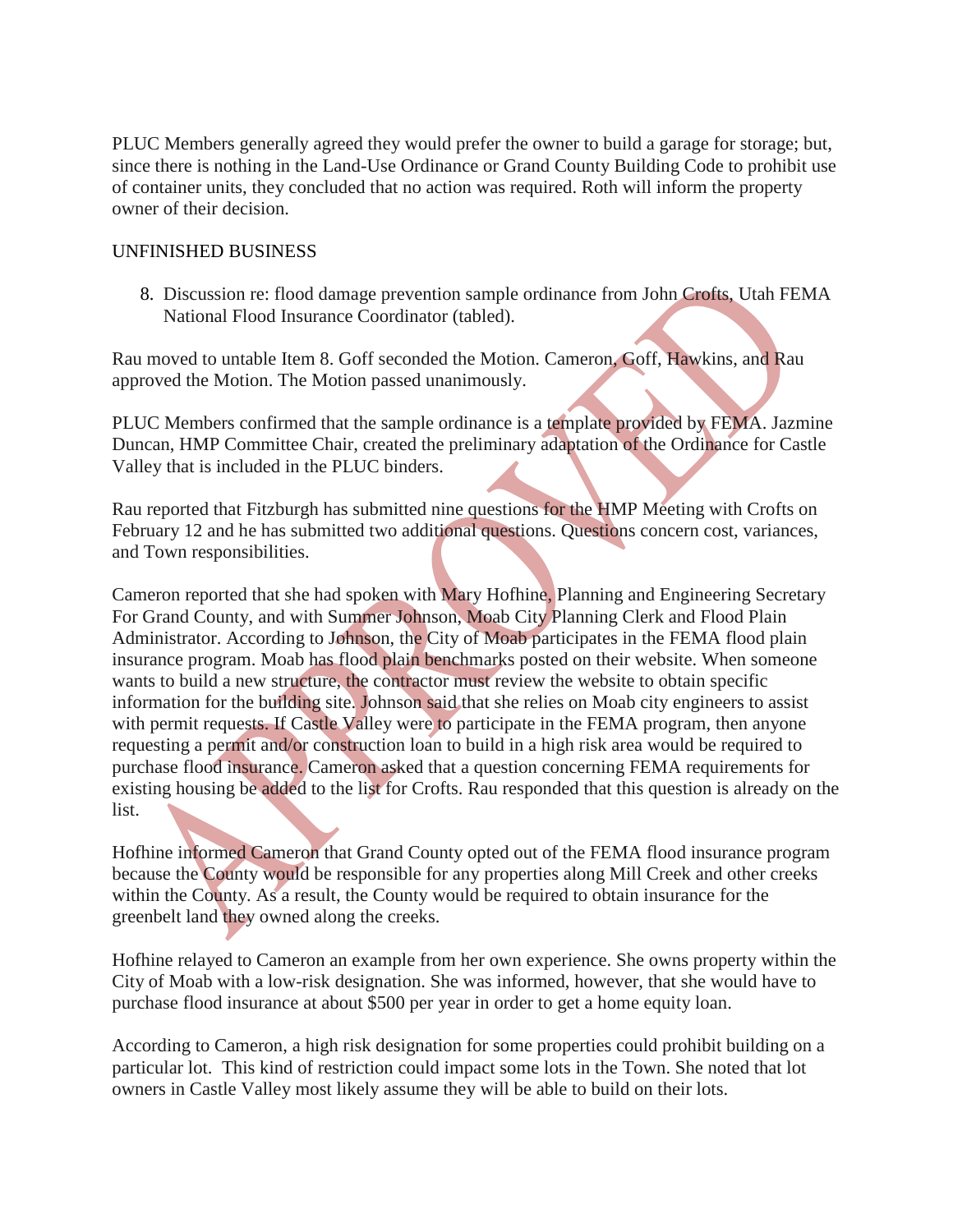Rau observed that some people may want flood insurance, but he noted that actual damages in Castle Valley have never been quantified.

Roth relayed a statement from Jeff Whitney, Grand County Building Inspector, that flood insurance is currently available through Jim Engelbright, Insurance Agent in Moab.

Hawkins moved to retable Item 8. Rau seconded the Motion. Cameron, Goff, Hawkins, and Rau approved the Motion. The Motion passed unanimously.

9. Discussion and possible action re: General Plan Review (tabled).

Hawkins moved to untable Item 9. Rau seconded the Motion. Cameron, Goff, Hawkins, and Rau approved the Motion. The Motion passed unanimously.

PLUC Members reviewed changes made to the General Plan draft at their last Meeting. They agreed to the changes and made a few minor grammatical and formatting corrections. Roth will make the corrections in the document prepared for presentation to the Town Council and create a clean copy for Rau to format. She will email the two versions to PLUC Members for a final review. Cameron asked that PLUC Members provide feedback regarding the documents before Roth forwards them to Town Council Members.

Rau moved to recommend approval of revisions to the General Plan as presented in the draft titled "General Plan Update Meeting Books Draft 2.5.14" and as amended this evening. Goff seconded the Motion. Cameron, Goff, Hawkins, and Rau approved the Motion. The Motion passed unanimously.

Goff moved to retable Item 9. Hawkins seconded the Motion. Cameron, Goff, Hawkins, and Rau approved the Motion. The Motion passed unanimously.

 10. Discussion and possible action re: regulations for solar panels, windmills, and other alternative energy structures (tabled).

None.

 11. Discussion and possible action re: reviewing and amending Ordinance 96-1: Watershed Protection Ordinance (tabled).

None.

12. Closed Meeting (if needed).

Not needed.

## ADJOURNMENT